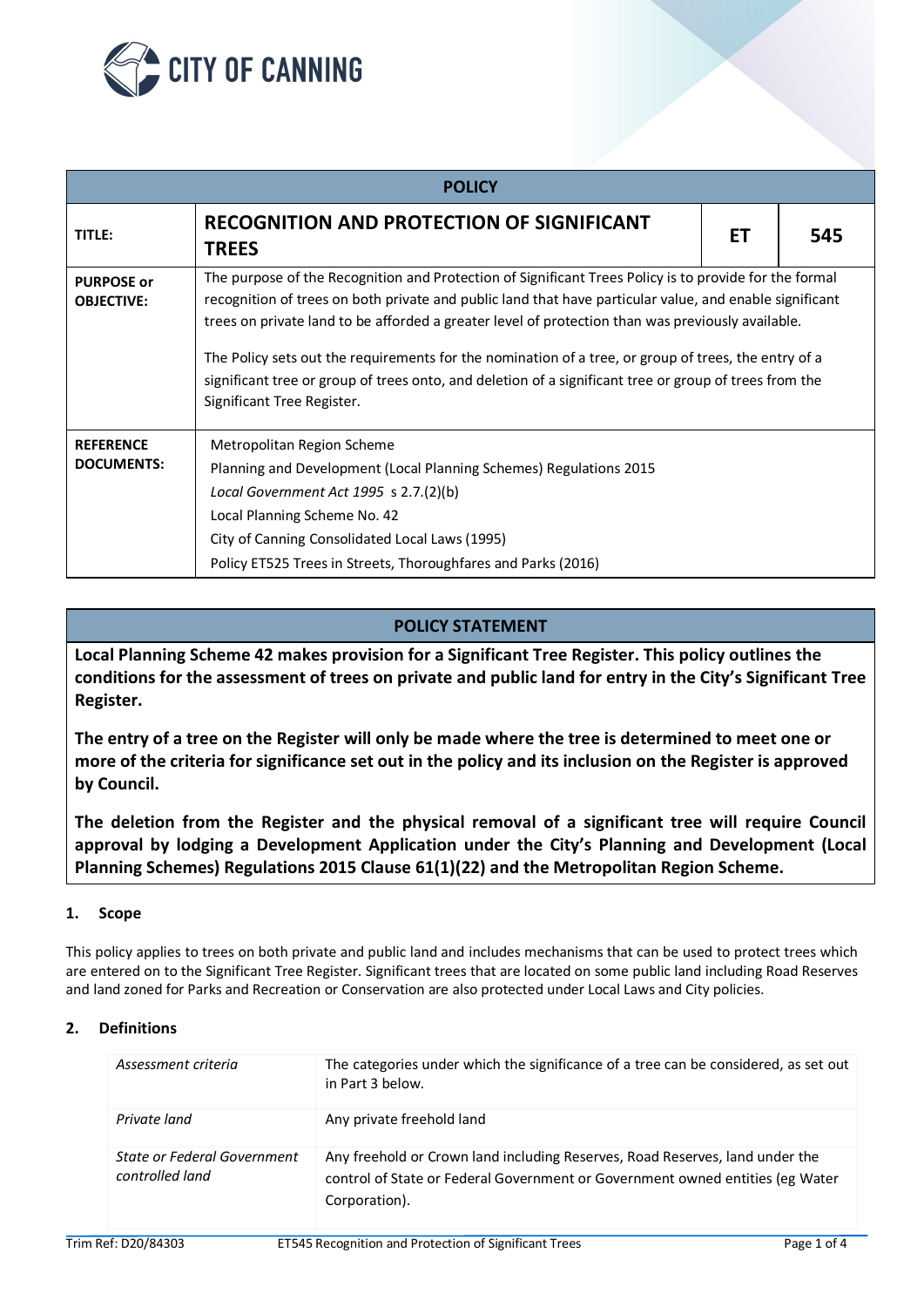

| Local Government controlled<br>land            | Freehold or Crown land including Reserves and Road Reserves under the control of<br>Local Government.                                                                                                                                                 |
|------------------------------------------------|-------------------------------------------------------------------------------------------------------------------------------------------------------------------------------------------------------------------------------------------------------|
| Significant Tree                               | A tree that is considered to be an outstanding example in regard to one or more of<br>the assessment criteria.                                                                                                                                        |
| Significant Tree Register                      | A document which records the details of all trees that have been determined by<br>Council Resolution to be significant trees.                                                                                                                         |
| <b>Suitably Qualified</b><br>Arboriculturalist | An experienced arboriculturalist with a Diploma in Arboriculture (Australian<br>Qualifications Framework AQF Level 5) or higher relevant qualification and a<br>minimum of three years demonstrated tree assessment and report writing<br>experience. |
| Tree                                           | A long-lived woody perennial plant, greater than three metres in height at<br>maturity, with one or few stems.                                                                                                                                        |

## **3. Criteria for assessing significance**

The categories of significance and criteria for assessing the potential for a tree to be classified as significant and qualify for entry in the Significant Tree Register are set out in the table below:

|  | Category               | <b>Criteria</b> |                                                                                      |  |
|--|------------------------|-----------------|--------------------------------------------------------------------------------------|--|
|  | 1. Scientific          | 1.1             | Particular horticultural or genetic value                                            |  |
|  | Significance           |                 | Important source of seed or propagating stock                                        |  |
|  |                        |                 | Particularly resistant to disease or exposure                                        |  |
|  |                        | 1.3<br>1.4      | Particularly old or venerable                                                        |  |
|  |                        | 1.5             | Notable remnant indigenous vegetation                                                |  |
|  |                        | 1.6             | Outstanding for its height, trunk circumference or canopy spread                     |  |
|  |                        | 1.7             | An outstanding example of the species                                                |  |
|  |                        | 1.8             | Species or variety that is rare or of a very localised distribution (refer to the WA |  |
|  |                        |                 | Threatened Species List)                                                             |  |
|  |                        | 1.9             | Critical element of a wildlife corridor                                              |  |
|  |                        | 1.10            | Important habitat for breeding / roosting / foraging particularly for endangered     |  |
|  |                        |                 | indigenous wildlife                                                                  |  |
|  | 2. Historical          | 2.1             | Forms part of an historic park or garden                                             |  |
|  | Significance           | 2.2             | Historic planting style (e.g. Avenue)                                                |  |
|  |                        | 2.3             | Associated with an important event                                                   |  |
|  |                        | 2.4             | Commemorative plantings, including an Avenue of Honour                               |  |
|  |                        | 2.5             | Associated with an important person, group or institution                            |  |
|  | 3. Social Significance | 3.1             | Unique location or context                                                           |  |
|  |                        | 3.2             | Important landmark                                                                   |  |
|  |                        | 3.3             | Commemorates a particular occasion or association                                    |  |
|  |                        | 3.4             | Contemporary association with the community                                          |  |
|  | 4. Aesthetic           | 4.1             | Important contribution to landscape                                                  |  |
|  | Significance           | 4.2             | Unique location or context                                                           |  |
|  |                        | 4.3             | Is an outstanding visual example of its species, or a tree in its location           |  |
|  |                        | 4.4             | Exhibits curious growth form or unusual physical features whether naturally          |  |
|  |                        |                 | occurring, resulting from natural events or human intervention                       |  |
|  | 5. Spiritual           | 5.1             | Strong connection to Wadjuk Noongar culture or is valued for recognising and         |  |
|  | Significance           |                 | continuing cultural traditions                                                       |  |
|  |                        | 5.2             | Important spiritual and religious association                                        |  |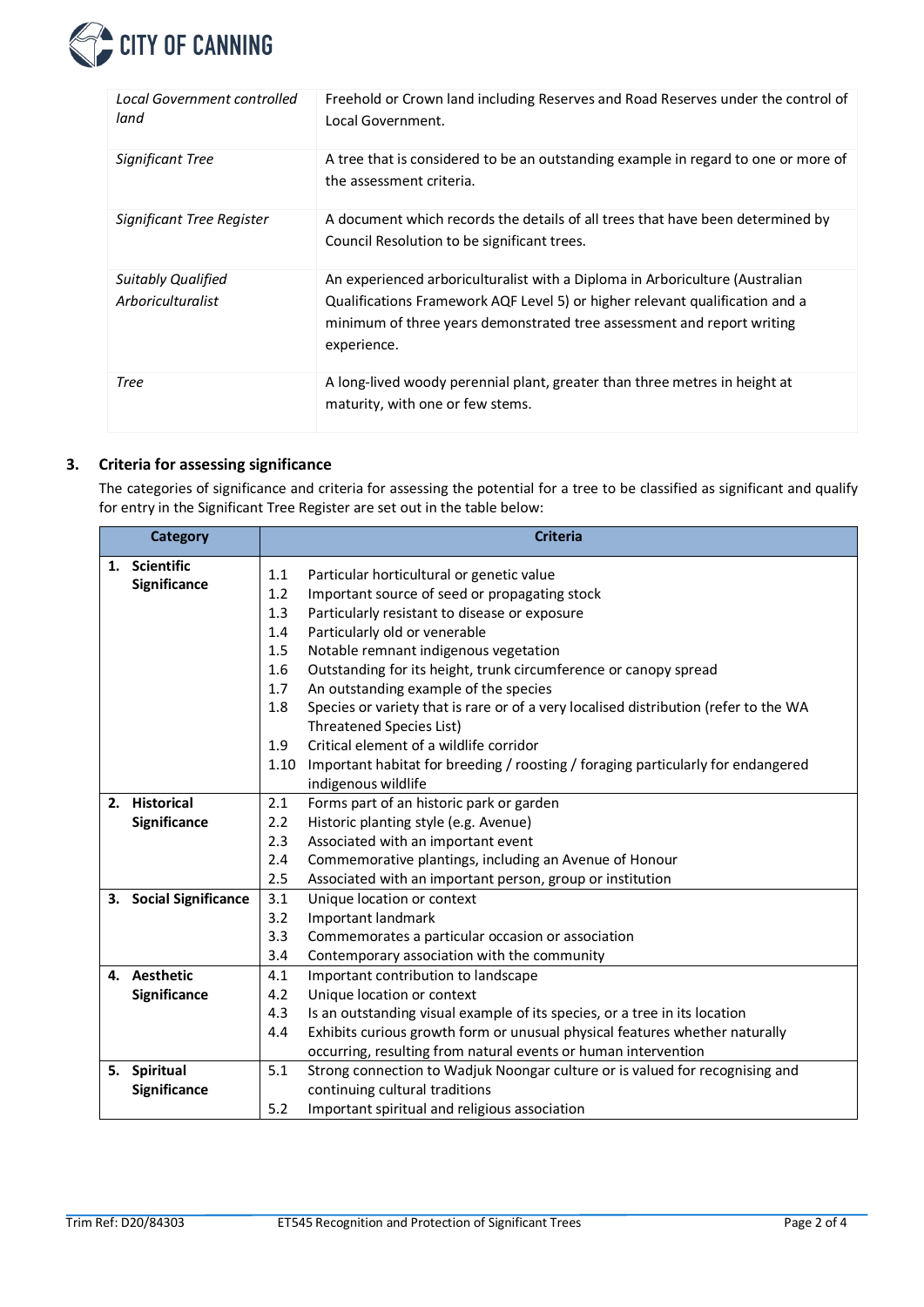

### **4. Nominating trees for the Register**

- (1) Any person may nominate a tree or a group of trees located on any public or private land located in the City of Canning for entry in the Significant Tree Register.
- (2) Nominations for a tree or group of trees must be made on the Significant Tree Register nomination form. If nomination of a group of trees is made, the nomination must include the number of trees that comprise the group.
- (3) Nominations of trees on private land that is not Government controlled must include the written support of the land owner/s where the tree is located. It is the nominator's responsibility to obtain the written support of all owners of the tree. However, should a nominator be unable to contact the land owner(s), the nominator must demonstrate the steps they have taken to attempt to contact the owner(s) and if necessary the City will contact the owner(s) on the nominator's behalf.
- (4) The nominator is not required to obtain the consent of the land owner/s for nominations of trees that are on public land or on Government controlled private land.
- (5) The City will not accept any nomination to enter a tree or a group of trees in the Significant Tree Register within three years of an unsuccessful nomination for the same tree or group of trees. An unsuccessful nomination is where the assessment in accordance with Part 3 of this policy did not consider the tree or group of trees to be significant.
- (6) The City may advertise for new nominations every three years, however nominations can be accepted at any time.
- (7) Nominations assessed by the City that qualify for registration will be referred to Council for determination on whether they are to be included on the register.

#### **5. Deletion of an entry from the Significant Tree Register**

- (1) Applications for deletion of a tree or group of trees from the Register may be made:
	- (a) because of concerns regarding the tree's or group's structural stability or
	- (b) because of concerns regarding the tree's or group's health or
	- (c) in conjunction with a subdivision application or
	- (d) in conjunction with a development application to develop the property on which the tree or group of trees is located or
	- (e) because the applicant believes the tree or group does not meet any of the criteria for significance.
- (2) The owner/s of the tree or group of trees must submit a development application which includes the justification for deleting an entry from the register in order to remove the tree/s and supply, at their cost, a report prepared by a suitably qualified arboriculturalist as part of the application.
- (3) If the arboriculturalist's report determines that the tree requires removal due to structural issues or declining health, the City may, at its cost, arrange for a second accredited arboriculturalist's report on the tree.
- (4) Except for applications made under 5 (1) (a) above, all owners of a tree or group of trees on private land must provide written support to an application to delete a tree or group of trees from the Significant Tree Register.
- (5) If Council resolves to delete a tree or group of trees from the Significant Tree Register, the City will undertake the advertising and notification requirements set out in Local Planning Scheme 42 Schedule A, following which the tree is removed from the Register.
- (6) The City will not consider a further request to delete a tree from the Significant Tree Register under Part 5 (1) (e) of this policy within three years of an unsuccessful request.

## **6. Physical removal of trees entered in the Significant Tree Register**